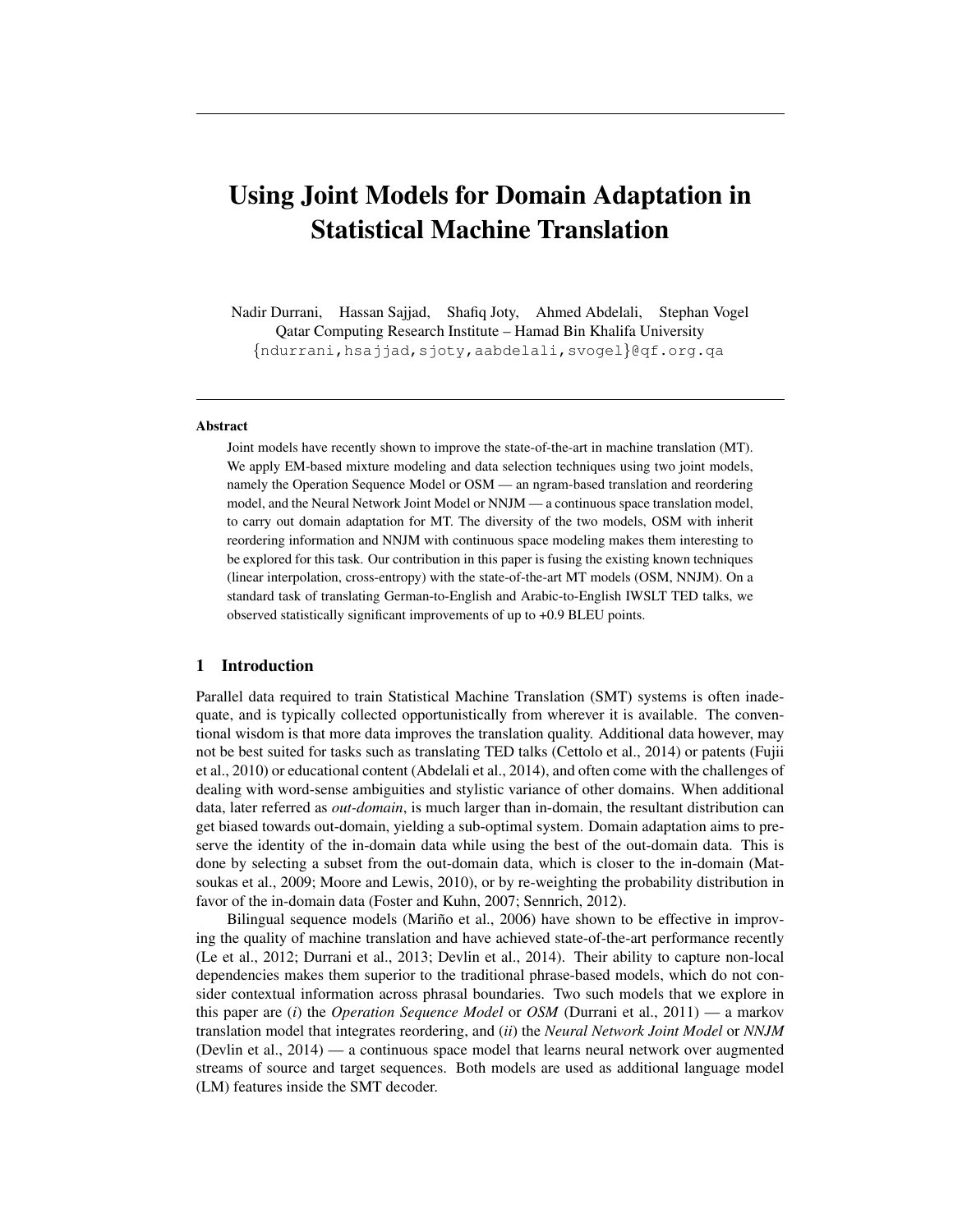The diversity of the two models, i.e., OSM with embedded reordering information and NNJM with continuous space modeling, makes them interesting to be explored for domain adaptation. The LM-like nature of the two models provides motivations to apply methods such as perplexity optimization for model weighting and cross-entropy-based ranking for data selection. In this paper, we explore both avenues. Firstly, we train models (OSM and NNJM) from each domain separately and then interpolate them (*i*) linearly using Expectation-Maximization or EM-based weighting, (*ii*) using log-linear model inside the SMT pipeline. Secondly, we use cross-entropy difference (Moore and Lewis, 2010) between in- and out-domain models to perform data selection for domain adaptation.

The bilingual property of the OSM and NNJM models gives them an edge over traditional LM-based methods, which do not capture source and target domain relevance jointly. The embedded reordering information modeled in OSM helps it to preserve reordering characteristic of the in-domain data. Capturing reordering variation across domains have been shown to be beneficial also by Chen et al. (2013a). NNJM adds a different dimension to it by semantically generalizing the data using distributed representation of words (Bengio et al., 2003).

We evaluated our systems on a standard task of translating IWSLT TED talks for Germanto-English (DE-EN) and Arabic-to-English (AR-EN) language pairs. Below is a summary of our main findings:

# Model Weighting:

- Linearly interpolating OSM models through EM-based weighting gave average BLEU (Papineni et al., 2002) improvements of up to +0.6 for DE-EN and +0.9 for AR-EN.
- Log-linear variant performed better in the case of NNJM giving an average improvements of +0.4 BLEU points for DE-EN and +0.5 for AR-EN.
- Linear interpolation for NNJM models was slightly behind its log-linear variant.

## Data Selection:

- OSM-based selection performed better for AR-EN task giving an average improvement of +0.7
- NNJM performed better at the DE-EN task giving an average improvement of +0.6 points.
- Both OSM- and NNJM-based selection gave slightly better results than Modified-Moore-Lewis (MML) selection (Axelrod et al., 2011).

The rest of the paper is organized as follows. Section 2 briefly describes the OSM and the NNJM models. Section 3 describes mixture model and data selection techniques that we apply using the OSM and the NNJM models to carry out adaptation. Section 4 presents the results. Section 5 discusses related work and Section 6 concludes the paper.

### 2 Joint Sequence Models

In this section, we revisit Operation Sequence and Neural Network Joint models briefly.

## 2.1 Operation Sequence Model

The Operation Sequence Model (OSM) is a bilingual model that couples translation and reordering by representing them as a sequence of operations. An operation either generates source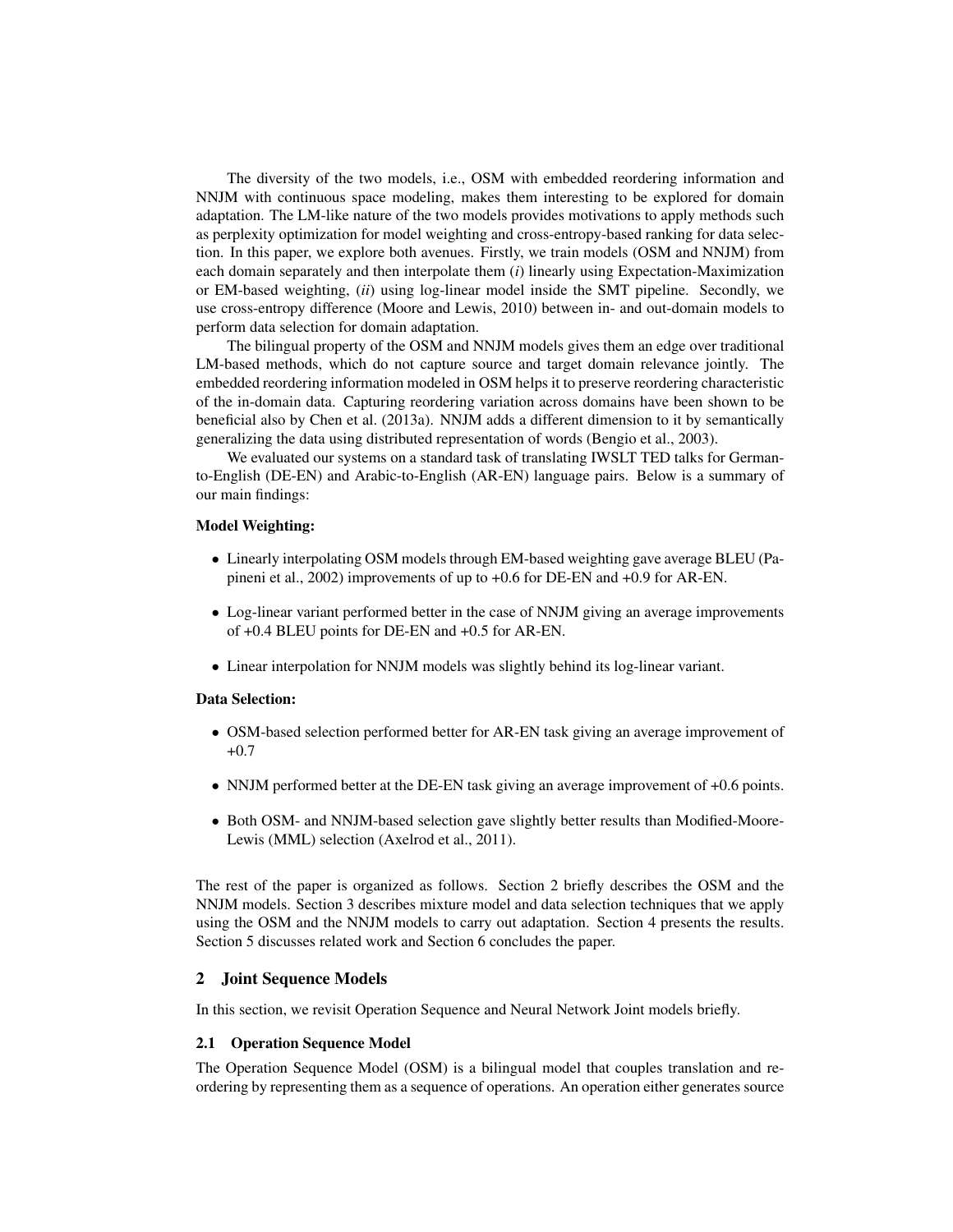and/or target word(s) or performs reordering by inserting gaps and jumping forward and backward. A bilingual sentence pair  $(T, S)$  and its word-alignment A is transformed deterministically to a heterogeneous sequence of translation and reordering operations  $(o_1, o_2, \ldots, o_J)$ . A Markov model is then learned over these sequences:

$$
P_{osm}(T, S) = P(o_1, ..., o_J) \approx \prod_{j=1}^{J} P(o_j | o_{j-n+1}...o_{j-1})
$$

For example, the German-English sentence pair shown in Figure 1 can be converted into the following sequence of operations:

*Generate (Wir, We) – Generate (haben, have) – Insert Gap – Generate (genommen, taken) – Jump Back (1) – Generate (sie, them) – Generate (aus, out) – Generate (ihrer , of their) – Generate (ursprünglichen, natural) – Generate (Pyramids, pyramid)* 



We have taken them out of their natural pyramid



The generation is carried out in the order of target (English in this case). Gaps and jumps are inserted on the source side. Unaligned source and target words are handled through Generate Source Only and Generate Target Only operations, respectively. Discontinuous source and target units are handled through other operations; see Durrani et al. (2015) for details about the operations and the algorithm to convert a word-aligned corpus into sequences of operations.

Mixing lexical generation and reordering, each (translation or reordering) decision conditions on  $n-1$  previous (translation or reordering) decisions. This allows the model to learn very rich translation and reordering patterns. Moreover, the model is based on minimal translation units (MTUs) and considers source and target contextual information across phrasal boundaries, thus addressing phrasal independence assumption and spurious segmentation problems in traditional phrase-based MT.

## 2.2 Neural Network Joint Model

In recent years, there has been a great deal of effort dedicated to neural networks (NNs) and word embeddings with applications to MT and other areas in NLP (Bengio et al., 2003; Auli et al., 2013; Kalchbrenner and Blunsom, 2013; Gao et al., 2014; Schwenk, 2012; Collobert et al., 2011; Mikolov et al., 2013; Socher et al., 2013; Hinton et al., 2012). A bilingual Neural Network Joint model for MT was recently proposed by Devlin et al. (2014). It learns a feedforward neural network from augmented streams of source and target sequences. For a bilingual sentence pair  $(S, T)$ , NNJM defines a conditional probability distribution:

$$
P(T|S) \approx \prod_{i=1}^{|T|} P(t_i|t_{i-1} \dots t_{i-n+1}, \mathbf{s_i})
$$

where,  $s_i$  is an *m*-word source window for a target word  $t_i$  based on the one-to-one alignment between  $T$  and  $S$ . Each input word in the context has a  $D$  dimensional (continuous-valued)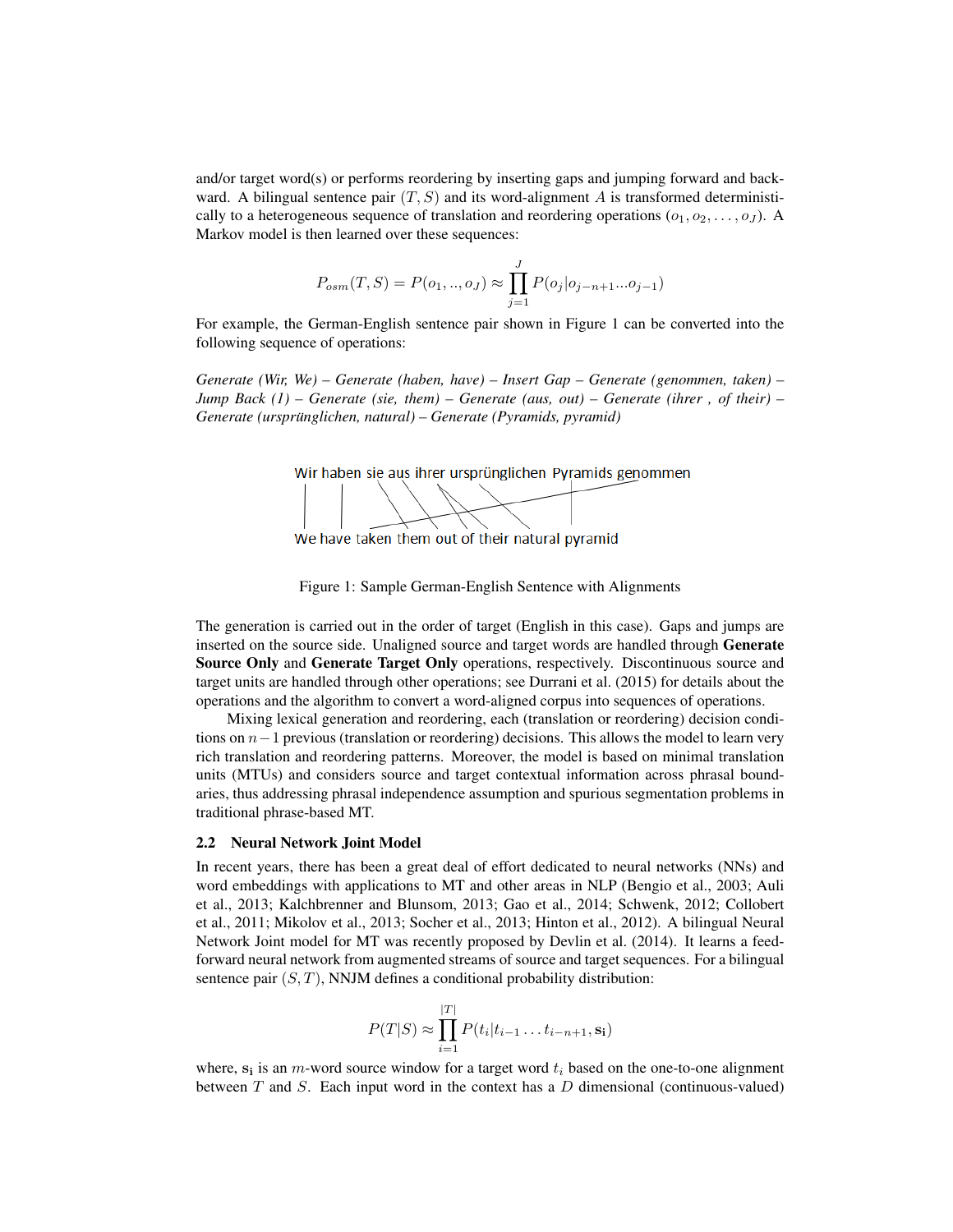vector representation in the shared look-up table  $L \in \mathbb{R}^{|V_i| \times D}$ , where  $V_i$  is the input vocabulary. The context of the sequence is represented by a concatenated vector  $x_n \in \mathbb{R}^{(m+n-1)D}$ , which is then passed through non-linear hidden layers to learn a high-level representation. The output layer is a softmax over the output vocabulary  $V<sub>o</sub>$ :

$$
P(y_n = k | \mathbf{x_n}, \theta) = \frac{\exp(\mathbf{w}_k^T \phi(\mathbf{x_n}))}{\sum_{m=1}^{|V_o|} \exp(\mathbf{w}_m^T \phi(\mathbf{x_n}))}
$$

where  $\phi(\mathbf{x}_n)$  defines the non-linear transformations of  $\mathbf{x}_n$ , and  $\mathbf{w}_k$  are the weights from the outermost hidden layer to the output layer. By setting  $m$  and  $n$  to be sufficiently large, NNJM can capture long-range cross-lingual dependencies between words.

## 3 Domain Adaptation

The ability to learn rich lexical and reordering patterns by OSM, the generalization power of NNJM, and their strong empirical results in MT gives us a strong motivation to use them for the problem of domain adaptation. However, the OSM and NNJM models trained on a plain concatenation of in-domain data with large and diverse multi-domain data are suboptimal. When other domains are sufficiently larger and/or different than the in-domain, the probability distribution can skew away from the target domain resulting in poor performance. The goal in domain adaptation is to do restrict this drift while still using the best of the available data.

We analyze the operation corpus as generated by the corpus conversion algorithm of Durrani et al. (2015) in OSM training. It provides useful insights on the amount of reordering, number of (source word) insertions and (target word) deletions that are carried out in the bilingual corpus. We use this information to motivate our study. Table 1 shows some statistics about the operations in several datasets. We report probabilities of Jumps (Jump Forward and **Jump Back** (\*) operations), Gaps (Insert Gap operation), Insertions of source words (Generate Source Only (X) operation to handle unaligned source words) and Deletions of target words (Generate Target Only  $(Y)$  operation to handle unaligned target words) in each domain.

| Domain                   | Jumps | Gaps | <b>Deletions</b> | <b>Insertions</b> |  |  |
|--------------------------|-------|------|------------------|-------------------|--|--|
| <b>German-to-English</b> |       |      |                  |                   |  |  |
| iwslt                    | 0.17  | 0.09 | 0.06             | 0.04              |  |  |
| news                     | 0.21  | 0.13 | 0.05             | 0.07              |  |  |
| europarl                 | 0.22  | 0.14 | 0.07             | 0.06              |  |  |
| common crawl             | 0.19  | 0.11 | 0.12             | 0.11              |  |  |
| Arabic-to-English        |       |      |                  |                   |  |  |
| iwslt                    | 0.17  | 0.09 | 0.07             | 0.05              |  |  |
| UΝ                       | 0.21  | 0.12 | 0.07             | 0.08              |  |  |

Table 1: Probabilities of Jumps, Gaps, Insertion and Deletion operations in each domain.

The probabilities of Jumps and Gaps in the in-domain IWSLT data are lower than other domains in both German-to-English and Arabic-to-English language pairs. This indicates that lesser amount of reordering is required in the in-domain data. Because other domains are significantly larger than the in-domain data, the resulting distribution would get biased towards doing more reordering than desired. For example Insert Gap operation in Europral and UN data is much probable than IWSLT (compare column Gaps in Table 1). Similarly the probability of insertions carried out in the in-domain data is less than the other domains. Therefore, the resulting models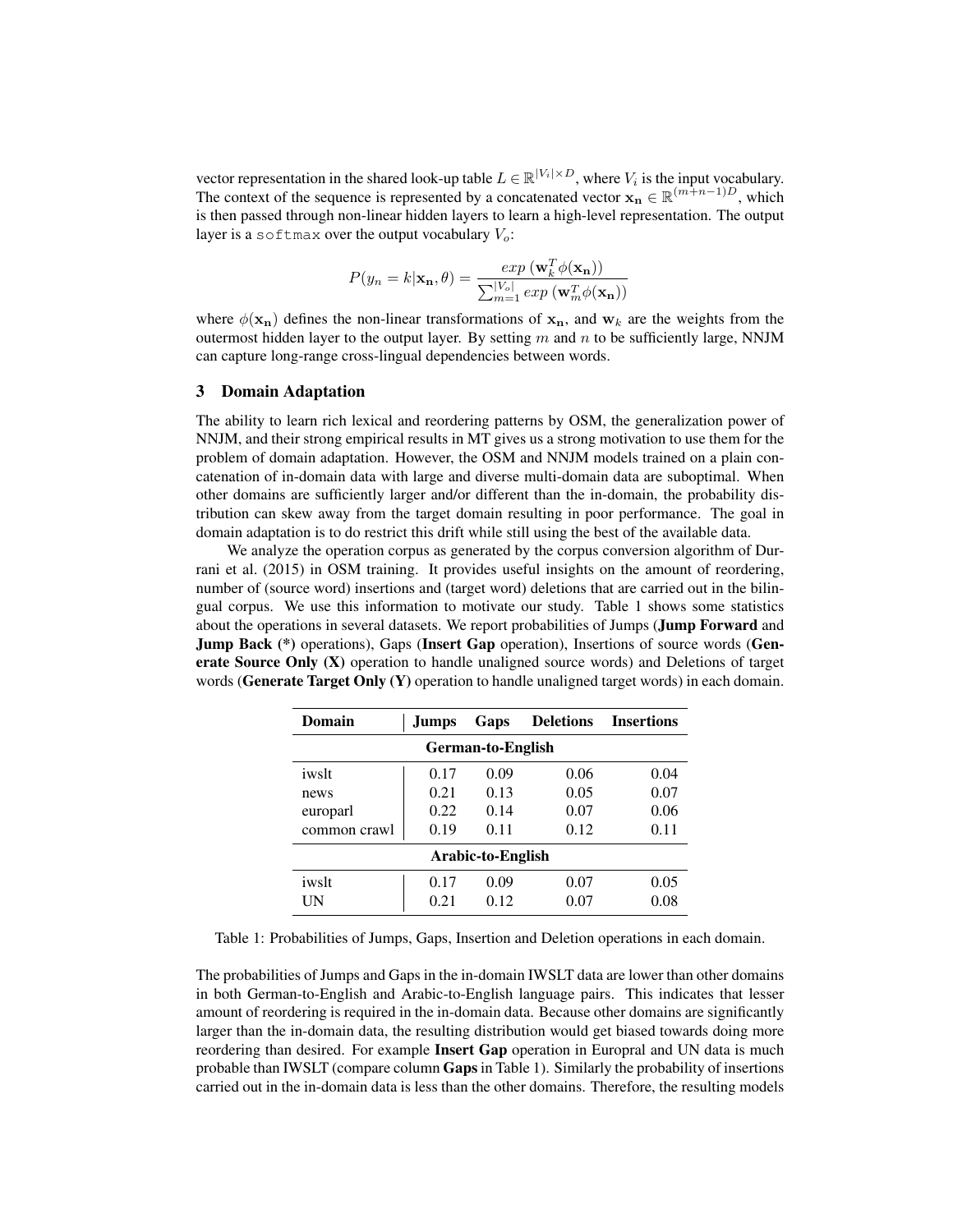would favor more insertions than preferred by the in-domain data. Table 1 does not show statistics on different vocabularies, but lexical variance between domains is obviously another cause of divergence from the in-domain data, which previous methods have also tackled. In this work, we additionally address the reordering variance across domains. These statistics, although, collected from the operation corpus on which the OSM model is trained, can be reflected on the NNJM training as well which uses same word-alignments to generate the stream of source and target n-grams.

In this paper we study two directions to perform domain adaptation in MT. We apply mixture modeling, a well-established model weighting technique, to re-weight the models in favor of the in-domain data. More specifically, we first train OSM and NNJM models on different domains and then use an EM-based interpolation to optimize the weights based on an in-domain tuning set. We also use the two models to rank sequences for data selection using *cross entropy difference*. In the next two subsections we discuss these in detail.

## 3.1 Model Weighting

We use both OSM and NNJM models as an additional language model feature inside the decoder. A domain-adapted version of the model, biased towards the in-domain data, can help assigning higher scores to the hypotheses that represent lexical choices and reordering patterns preferred by the in-domain data. We train OSM and NNJM models from each domain separately and learn the relative weights of the models using linear and log-linear interpolation methods. For linear interpolation, we compute weights by optimizing perplexity on in-domain tuning set<sup>1</sup> using a standard EM-based algorithm as described below:

**Model Weighting by EM:** Let  $\theta_d \in \{\theta_1, \dots \theta_D\}$  represent a model (e.g., OSM, NNJM) trained on domain  $d$ , where  $D$  is the total number of domains. The probability of a sequence  $x_n$  can be written as a mixture of D probability densities, each coming from a different model:

$$
P(\mathbf{x}_n|\theta,\lambda) = \sum_{d=1}^D P(\mathbf{x}_n|z_n = d, \theta_d) \lambda_d
$$

where  $P(\mathbf{x}_n|z_n = d, \theta_d)$  represents the probability of  $\mathbf{x}_n$  assigned by model  $\theta_d$ , and the mixture weights  $\lambda_d$  satisfy  $0 \leq \lambda_d \leq 1$  and  $\sum_{d=1}^D \lambda_d = 1$ . In our setting,  $\theta = {\theta_1, \dots \theta_D}$  is known, and we can use EM to learn the mixture weights. The expected complete data log likelihood is given by:

$$
E[L(\lambda)] = \sum_{n=1}^{N} \sum_{d=1}^{D} r_{nd} \log [P(\mathbf{x}_n | z_n = d, \theta_d) \lambda_d]
$$

where  $r_{nd} = P(z_n = d | \mathbf{x}_n, \theta_d, \lambda_d^{t-1})$  is the responsibility that domain d takes for data point *n* given the mixing weight in the previous step  $\lambda_d^{t-1}$ . In the E-step, we compute  $r_{nd}$  and we update  $\lambda$  in the M-step. More specifically:

**E-step:** Compute 
$$
r_{nd}^t = \frac{\lambda_d^{t-1} P(\mathbf{x}_n | z_n = d, \theta_d)}{\sum_{d'=1}^D \lambda_{d'}^{t-1} P(\mathbf{x}_n | z_n = d, \theta_{d'})}
$$

**M-step:** Update  $\lambda_d^t = \frac{1}{N} \sum_{n=1}^N r_{nd}^t$ 

Once we have learned the relative weights of the models based on the in-domain tuning data, we can linearly interpolate the models as:

<sup>&</sup>lt;sup>1</sup>The tuning-set is required to be word-aligned and then converted into a sequence of operations (for OSM) and augmented streams of source and target strings (for NNJM) to compute model-wise perplexities.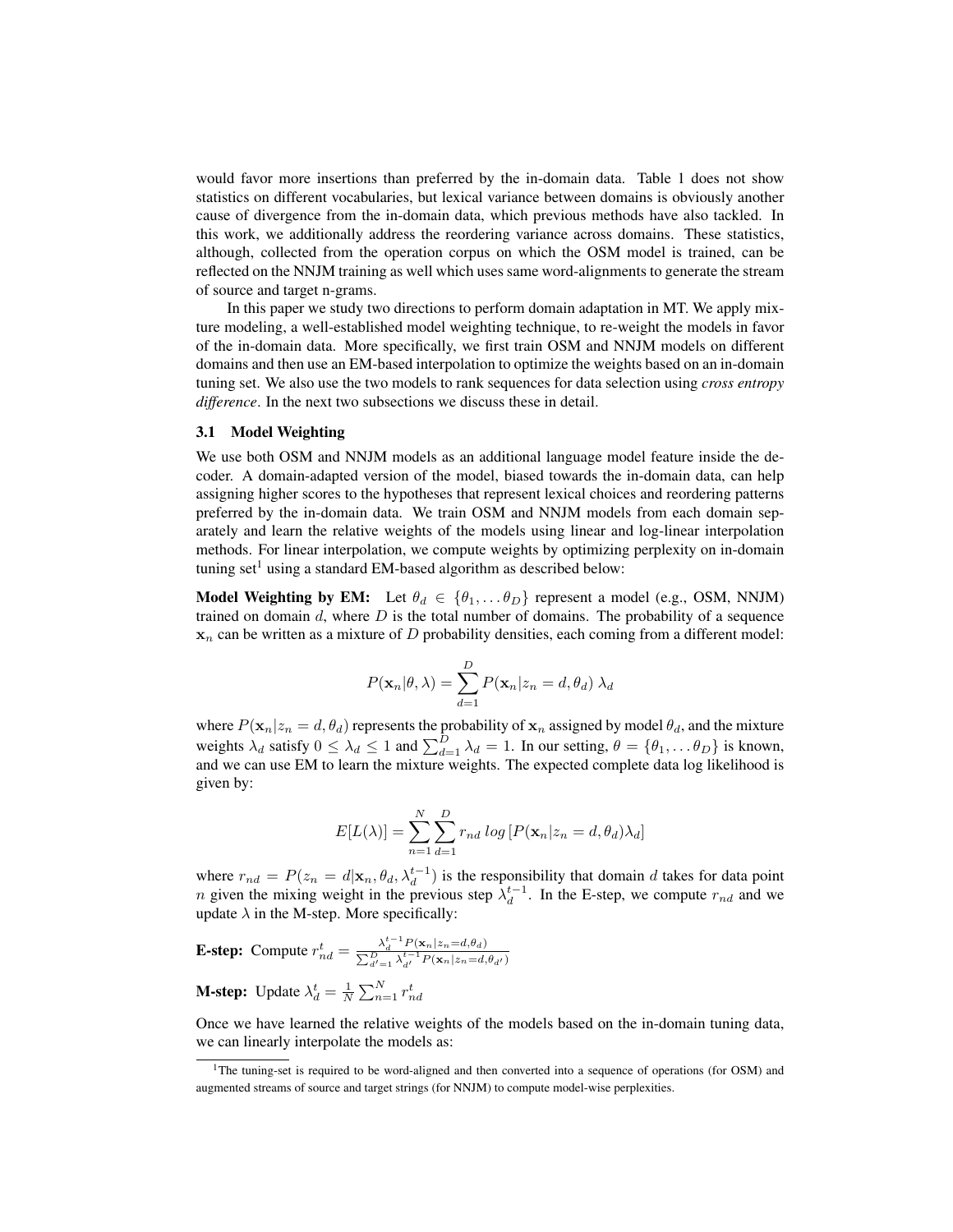$$
P_{osm}(T, S) \approx \prod_{j=1}^{J} \sum_{d} \lambda_d P(o_j|o_{j-n+1}...o_{j-1}, \theta_d)
$$

$$
P_{nnjm}(T|S) \approx \prod_{i=1}^{|T|} \sum_{d} \lambda_d P(t_i|t_{i-1}...t_{i-n+1}, \mathbf{s_i}, \theta_d)
$$

An alternative way to combine the models is through log-linear interpolation by optimizing weights, directly on BLEU, along with other features inside of the SMT pipeline.

#### 3.2 Data Selection

An alternative to model weighting is data selection, which attempts to filter out harmful data from the training corpus rather than down weighting it. Data selection could be useful in a scenario with memory constraints. However, a down-side of this approach is that it requires extensive amount of experimentation to find an optimal cut-off point.

In this paper, we select data using differences in cross entropy as proposed by Moore and Lewis (2010). More specifically, we first train a model (OSM or NNJM) on the in-domain corpus, and then train another model on the out-domain data of equal size. Then we score the out-domain data using:

$$
score(x) = H_I(x) - H_O(x)
$$

where x is a sequence of operations  $(o_1, \ldots, o_n)$  in the case of OSM and an augmented stream of source and target sequences  $(t_1, \ldots, t_n, s_i)$  in the case of NNJM.  $H_D$  is the cross-entropy between a model and the empirical n-gram distribution in the domain D. We train a 5-gram OSM and a 14-gram NNJM with 5-grams on target-side and 4-grams on each side of the source word that is aligned with the target word  $t_i$ . The bilingual characteristic of the models makes it comparable to the MML method which trains source- and target-side language models from inand out-domains separately and take a sum of cross-entropy differences over each side of the corpus:

$$
score(s,t) = [H_{I-src}(s) - H_{O-src}(s)] + [H_{I-tgt}(t) - H_{O-tgt}(t)]
$$

where  $s$  and  $t$  are sequences of source and target strings respectively. Out-domain models are trained by randomly selecting corpora of same size as that of the in-domain data.

## 4 Experiments

Data: We used TED talks (Cettolo et al., 2014) as our in-domain corpus. For German-to-English (DE-EN), we used the data made available for WMT'14.<sup>2</sup> This contains News, Europarl and Common Crawl as out-domain data. For Arabic-English (AR-EN), we used the UN corpus as out-domain data. We concatenated dev- and test-2010 for tuning and used test2011-2013 for evaluation. Table 2 shows the size of the training and test data used.

**NNJM Settings:** The NNJM models were trained using NPLM<sup>3</sup> toolkit (Vaswani et al., 2013) with the following settings. We used a target context of 5 words and an aligned source window of 9 words, forming a joint stream of 14-grams for training. We restricted source and target side vocabularies to 20K and 40K most frequent words. We used an input embedding layer of 150

<sup>2</sup>http://www.statmt.org/wmt14/

<sup>3</sup>http://nlg.isi.edu/software/nplm/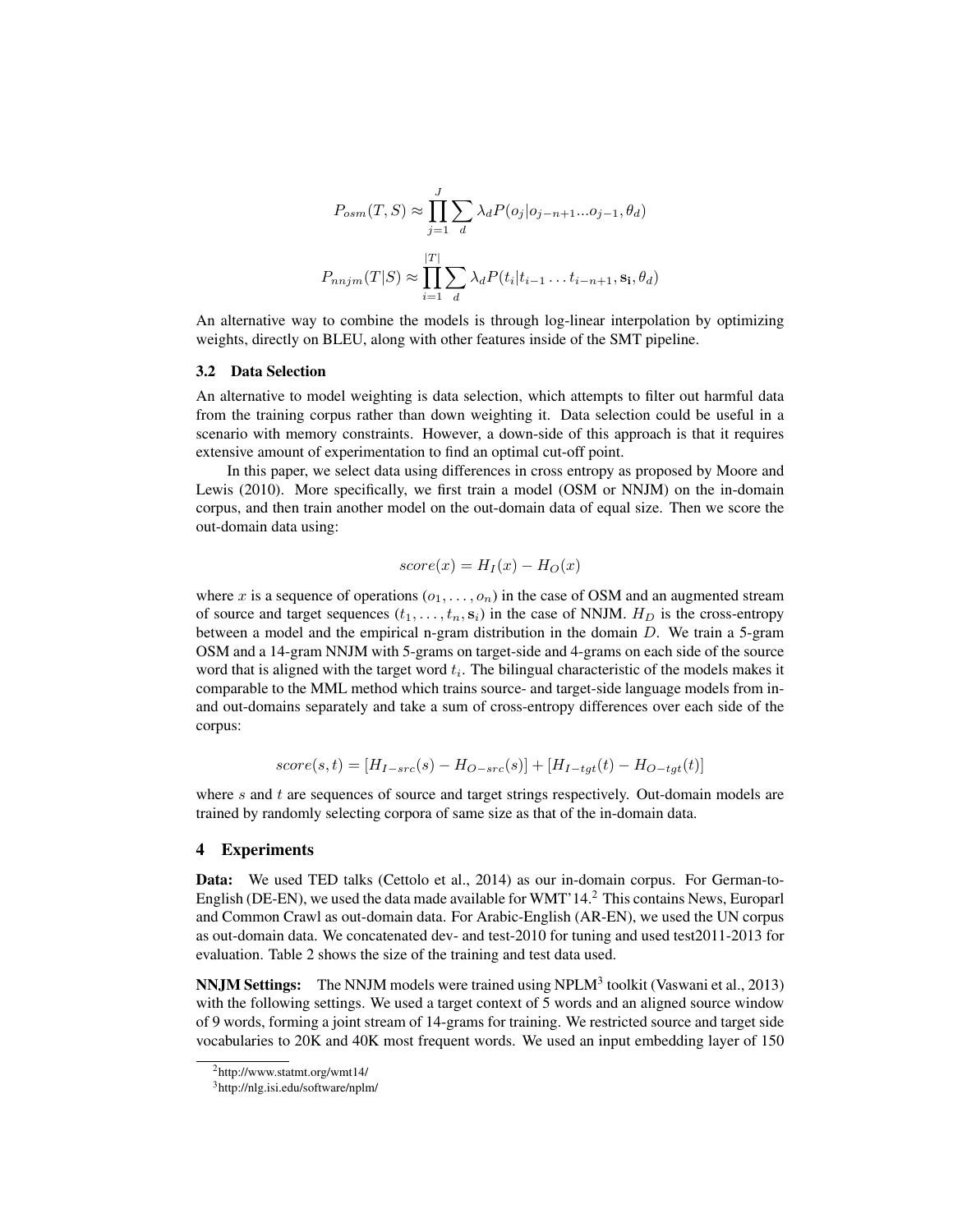| German-English  |       |                   | Arabic-English      |           |       |            |                   |
|-----------------|-------|-------------------|---------------------|-----------|-------|------------|-------------------|
| Corpus          | Sent. | $\text{Tok}_{DE}$ | $\text{Tok}_{EN}$   | Corpus    | Sent. | $Tok_{AR}$ | $\text{Tok}_{EN}$ |
| iwslt           | 177K  | 3.3M              | 3.5M                | iwslt     | 186K  | 2.7M       | 1.8M              |
| news            | 200K  | 5.1M              | 5.0M                | un        | 3.7M  | 12.4M      | 12.3M             |
| ep              | 1.9M  | 48.7M             | 51.0M               |           |       |            |                   |
| cc              | 2.3M  | 53.9M             | 57.5M               |           |       |            |                   |
| <b>Test Set</b> | Sent. | $\text{Tok}_{DE}$ | $\mathrm{Tok}_{EN}$ | Corpus    | Sent. | $Tok_{AR}$ | $\text{Tok}_{EN}$ |
| tune            | 2452  | 42K               | 44K                 | tune      | 2456  | 48K        | 52K               |
| $test-11$       | 1433  | 22K               | 23K                 | test-11   | 1199  | 21K        | 24K               |
| $test-12$       | 1700  | 25K               | 26K                 | $test-12$ | 1702  | 30K        | 32K               |
| $test-13$       | 1363  | 19K               | 20K                 | $test-13$ | 1169  | 26K        | 28K               |

Table 2: Statistics of the German-English and Arabic-English training corpora in terms of Sentences and Tokens (Source/Target). Tokens are represented in Millions.  $ep = European$ ,  $cc =$ Common Crawl, un = United Nations

and an output embedding layer of 750. Only one hidden layer is used with NCE<sup>4</sup> to allow faster training and decoding. Training was done using mini-batch size of 1000 and using 100 noise samples. We train the out-domain NNJM models using the same vocabulary as the in-domain vocabulary. All models were trained for 25 epochs.

Machine Translation Settings: We followed Birch et al. (2014) to train a Moses system Koehn et al. (2007) with the following settings: maximum sentence length of 80, Fast-Align (Dyer et al., 2013) for word-alignments, an interpolated Kneser-Ney smoothed 5-gram language model (Schwenk and Koehn, 2008) with KenLM (Heafield, 2011) for querying, lexicalized reordering (Galley and Manning, 2008) and other default parameters. We used Moses implementations of OSM and NNJM as a part of their respective baseline systems. Arabic OOVs were translated using an unsupervised transliteration module (Durrani et al., 2014b) in Moses. We used k-best batch MIRA (Cherry and Foster, 2012) for tuning.<sup>5</sup>

# 4.1 Results: Model Weighting

We first discuss the results of applying mixture modeling approach. The MT systems are trained on a concatenation of all in- and out-domain data. The OSM and NNJM models used in baseline MT systems were also trained on the concatenated data.

Linear interpolation  $(OSM<sub>ln</sub>)$  based on EM-weighting shows significant improvements with average BLEU gains of +0.6 in DE-EN and +0.9 in AR-EN over the baseline system  $B_{cat}$ (see Table 3). $<sup>6</sup>$  One reason for better gains in AR-EN is the fact that the out-domain UN data</sup>

<sup>4</sup>Training NNJM with backpropagation could be prohibitively slow because for each training instance, the softmax layer requires a summation over the entire output vocabulary One way to avoid this repetitive computation is to use a Noise Contrastive Estimation or NCE (Gutmann and Hyvärinen, 2010) of the loss function. NCE has been recently used in neural language models (Vaswani et al., 2013; Mnih and Teh, 2012).

<sup>5</sup>All systems were tuned three times.

<sup>6</sup>We carried out additional experiments by linearly interpolating class-based OSM models Durrani et al. (2014a). We used the mkcls utility in GIZA to cluster source and target vocabularies into 50 classes. Class-based OSM models were trained on each domain and interpolated in the same way as we did for the word forms. This however, did not yield any significant improvements on top of what was already achieved from the interpolation of word-based OSM. We also tried interpolating POS, morph and lemma-based OSM-models but did not gain any further improvement. Results are ommitted from the paper.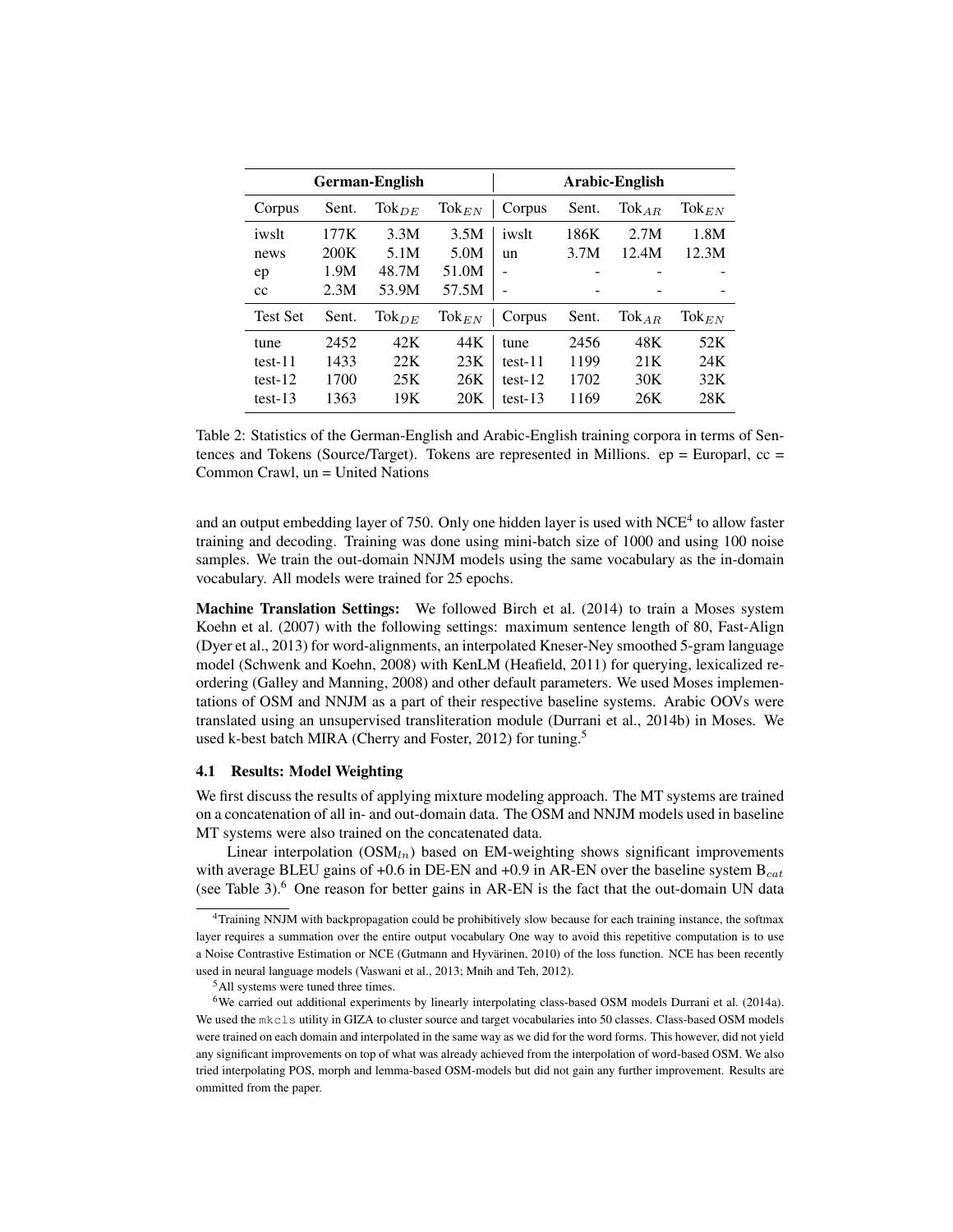| <b>OSM</b> Interpolation (German-English) |                              |                                |                              |                              |  |
|-------------------------------------------|------------------------------|--------------------------------|------------------------------|------------------------------|--|
| System                                    | test11                       | test <sub>12</sub>             | test13                       | Avg.                         |  |
| $\mathrm{B}_{cat}$                        | 35.8                         | 31.1                           | 27.6                         | 31.5                         |  |
| $OSM_{ln}$<br>$OSM_{la}$                  | $36.6 + 0.8$<br>$35.4 - 0.4$ | $31.9 + 0.8$<br>$31.1 \pm 0.0$ | $27.7 + 0.1$<br>$27.4 - 0.2$ | $32.1 + 0.6$<br>$31.3 - 0.2$ |  |
| <b>OSM</b> Interpolation (Arabic-English) |                              |                                |                              |                              |  |
| $B_{cat}$                                 | 26.4                         | 29.2                           | 29.9                         | 28.5                         |  |
| $OSM_{ln}$<br>$OSM_{la}$                  | $27.3 + 0.9$<br>$25.8 - 0.6$ | $30.0 + 0.8$<br>$28.7 - 0.5$   | $30.8 + 0.9$<br>$29.4 - 0.5$ | $29.4 + 0.9$<br>$28.0 - 0.5$ |  |

Table 3: OSM Interpolation  $OSM_{ln} =$  Linear,  $OSM_{ln} =$  Log-linear

| <b>NNJM</b> Interpolation (German-English) |                              |                              |                              |                              |  |
|--------------------------------------------|------------------------------|------------------------------|------------------------------|------------------------------|--|
| System                                     | test11                       | test <sub>12</sub>           | test <sub>13</sub>           | Avg.                         |  |
| $B_{cat}$                                  | 35.6                         | 31.3                         | 27.4                         | 31.4                         |  |
| $NNJM_{ln}$<br>$NNJM_{la}$                 | $36.2 + 0.6$<br>$36.1 + 0.5$ | $31.8 + 0.5$<br>$32.1 + 0.8$ | $27.1 - 0.3$<br>$27.2 - 0.2$ | $31.7 + 0.3$<br>$31.8 + 0.4$ |  |
| <b>NNJM</b> Interpolation (Arabic-English) |                              |                              |                              |                              |  |
| $B_{cat}$                                  | 26.6                         | 29.4                         | 30.1                         | 28.7                         |  |
| $NNJM_{ln}$<br>$NNJM_{la}$                 | $26.7 + 0.1$<br>$26.8 + 0.2$ | $30.2 + 0.8$<br>$30.2 + 0.8$ | $30.3 + 0.2$<br>$30.5 + 0.4$ | $29.1 + 0.4$<br>$29.2 + 0.5$ |  |

Table 4: NNJM Interpolation  $NNJM_{ln} =$  Linear,  $NNJM_{lg} =$  Log-linear

is much harmful for the task at hand. On the contrary additional data in DE-EN is helpful (see also the results in next section for more information). Log-linear interpolation of OSM models  $(OSM<sub>lg</sub>)$  performs much worse than  $B<sub>cat</sub>$  in both language pairs. In the log-linear model, all sub-models are queried separately. An operation sequence from the out-domain data that is unknown to the in-domain OSM, gets high probability<sup>7</sup> and is ranked higher in the search space. On the contrary, the same gets down-weighted in a linearly interpolated global model.

Both linear and log-linear interpolation of the NNJM models showed improvements over the baseline system  $B_{cat}$  (refer to Table 4). Log-linear interpolation (NNJM $_{lo}$ ) performed slightly better in both cases. Notice that  $NNJM_{lq}$  does not face the same problem as  $OSM_{lq}$ because all NNJM models are trained using the in-domain vocabulary with a low probability assigned to the out-domain UNKs. $8$  See Joty et al. (2015) for more details on our novel handling

 $7$ Due to probability mass assigned to UNK sequences.

<sup>&</sup>lt;sup>8</sup>In order to reduce the training time and to learn better word representations, neural models are trained on most frequent vocabulary words only and low frequency words are represented under a class of unknown words, unk. This results in a large number of n-gram sequences containing at least one unk word and thereby, makes unk a highly probable word for the model. As a result of this discrepancy, sentences with more number of unk words will be selected. To solve this problem we created a separate class for out-domain unk<sub>o</sub> words. We train the in-domain model by adding a few dummy sequences containing  $unk<sub>o</sub>$  occurring on both source and target sides ensuring that out-domain unknown words get minimal probabilities.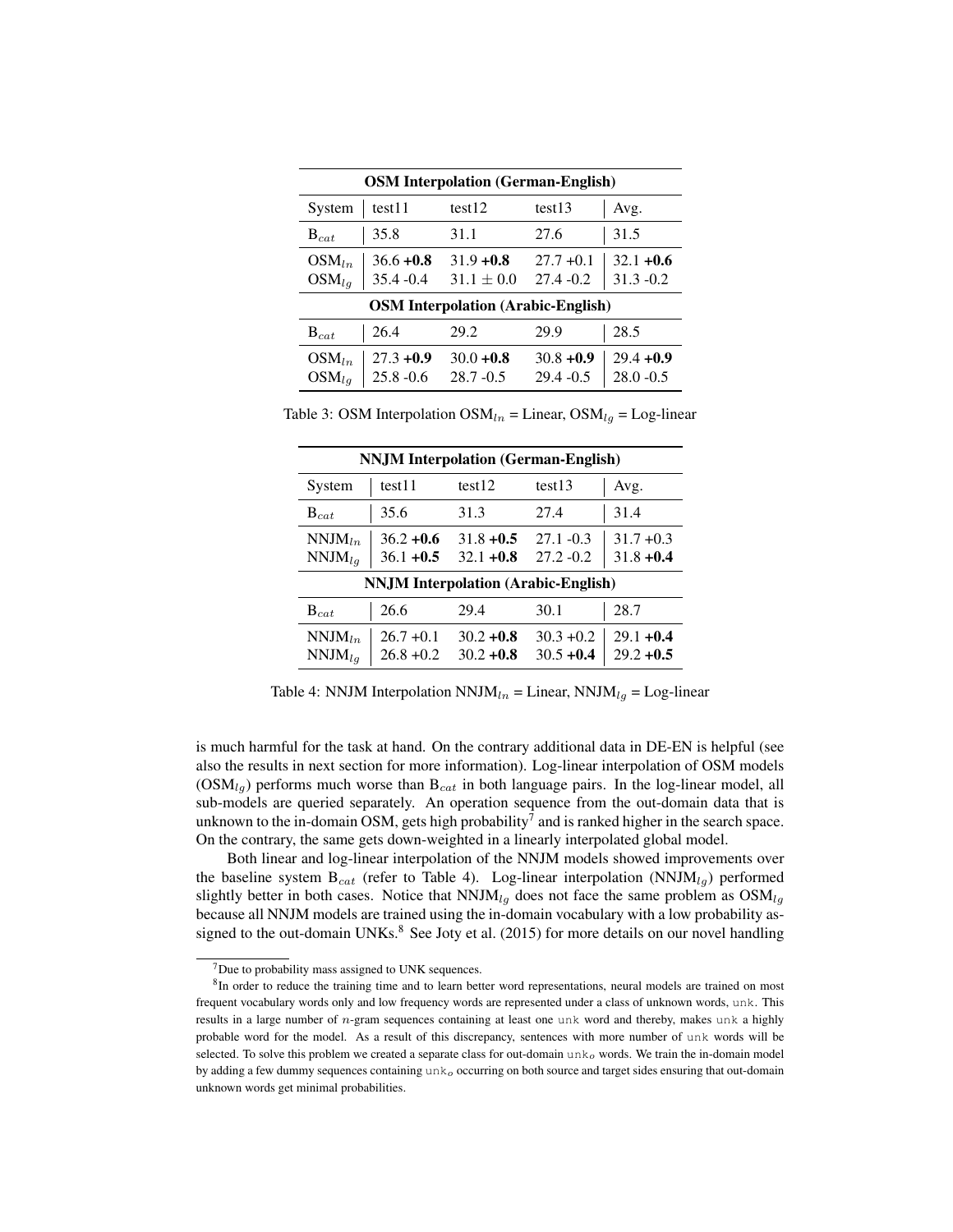| $\%$ age | <b>German-English</b> |            |             | Arabic-English |            |       |
|----------|-----------------------|------------|-------------|----------------|------------|-------|
|          | <b>MML</b>            | <b>OSM</b> | <b>NNJM</b> | <b>MML</b>     | <b>OSM</b> | NN.IM |
| $0\%$    | 35.4                  | 35.4       | 35.4        | 27.2           | 27.2       | 27.2  |
| 5%       | 36.0                  | 36.0       | 36.2        | 27.6           | 27.7       | 27.6  |
| 10%      | 36.2                  | 36.3       | 36.5        | 26.9           | 27.3       | 27.1  |
| 20%      | 36.4                  | 36.8       | 36.9        | 26.8           | 27.0       | 27.0  |
| 40%      | 36.3                  | 36.6       | 36.7        | 26.6           | 26.8       | 26.6  |
| 100%     | 35.6                  | 35.6       | 35.6        | 26.6           | 26.6       | 26.6  |

Table 5: MML, OSM and NNJM-based data selection, evaluated using test2011

| Data Selection (German-English) |              |              |                    |              |  |  |
|---------------------------------|--------------|--------------|--------------------|--------------|--|--|
| System                          | test11       | test12       | test <sub>13</sub> | Avg.         |  |  |
| $B_{100\%}$                     | 35.8         | 31.1         | 27.6               | 31.5         |  |  |
| $B_{0\%}$                       | 35.4         | 31.3         | 25.5               | 30.7         |  |  |
| $MML_{20\%}$                    | $36.4 + 0.6$ | $31.4 + 0.3$ | $27.7 + 0.1$       | $31.8 + 0.3$ |  |  |
| $OSM_{20\%}$                    | $36.8 + 1.0$ | $31.5 + 0.4$ | $27.7 + 0.1$       | $32.0 + 0.5$ |  |  |
| $NNJM_{20\%}$                   | $36.9 + 1.1$ | $31.6 + 0.5$ | $27.7 + 0.1$       | $32.1 + 0.6$ |  |  |
| Data Selection (Arabic-English) |              |              |                    |              |  |  |
| $B_{100\%}$                     | 26.4         | 29.2         | 29.9               | 28.5         |  |  |
| $B_{0\%}$                       | 27.2         | 30.0         | 30.2               | 29.1         |  |  |
| $MML_{5\%}$                     | $27.6 + 0.4$ | $30.5 + 0.5$ | $31.0 + 0.8$       | $29.7 + 0.6$ |  |  |
| $OSM_{5\%}$                     | $27.7 + 0.5$ | $30.6 + 0.6$ | $31.0 + 0.8$       | $29.8 + 0.7$ |  |  |
| $NNJM_{5\%}$                    | $27.6 + 0.4$ | $30.5 + 0.5$ | $31.1 + 0.9$       | $29.7 + 0.6$ |  |  |

Table 6: Data Selection

of UNK words in the NNJM model.

# 4.2 Results: Data Selection

We selected  $0\%$ ,  $2.5\%$ ,  $5\%$ ,  $10\%$ ,  $20\%$ ,  $40\%$  and  $100\%$  out-domain data and evaluated on test2011 to select the best percentage. See Table 5 for results on each selected percentage. Table 6 shows that the out-domain data is helpful in the case of DE-EN and harmful in the case of AR-EN; compare  $B_{100\%}$  (all data) versus  $B_{0\%}$  (in-domain data only). MML-selection improves the baseline by +0.3 and +0.6 in case of DE-EN and AR-EN respectively. OSM and NNJM-based selection gave similar improvements with slightly better results than MML. We found that the amount of overlap in data selected by the three models is roughly 63% in DE-EN and 71% in AR-EN.

# 5 Related Work

Previous work on domain adaptation in MT can be broken down broadly into two main categories namely *data selection* and *model adaptation*.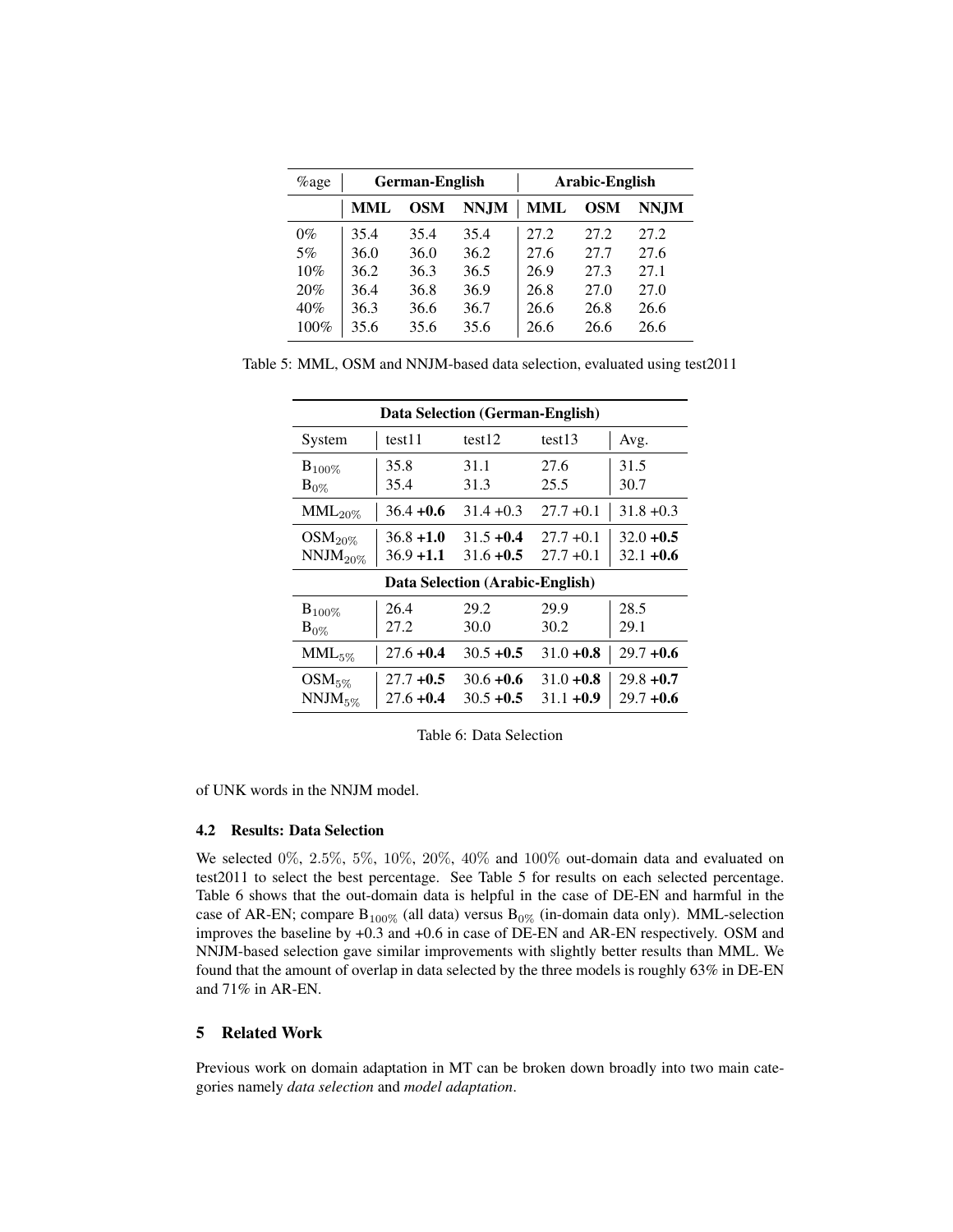## 5.1 Data Selection

Data selection has shown to be an effective way to discard poor quality or irrelevant training instances, which when included in the MT systems, hurts its performance. The idea is to score the out-domain data using model trained from the in-domain data and apply a cut-off based on the resulting scores. The MT system can then be trained on a subset of the out-domain data that is closer to in-domain. Selection based methods can be helpful to reduce computational cost when training is expensive and also when memory is constrained. Data selection was earlier done for language modeling using information retrieval techniques (Hildebrand et al., 2005) and using perplexity measure (Moore and Lewis, 2010). Axelrod et al. (2011) further extended the work of Moore and Lewis (2010) to translation model adaptation by using both source side and target side language models. Duh et al. (2013) used recurrent neural network language model instead of an ngram-based language model to do the same. Translation model features were used recently by Liu et al. (2014); Hoang and Sima'an (2014) to do data selection.

# 5.2 Model Adaptation

The downside of data selection is that finding an optimal cut-off threshold is a time consuming process. Therefore rather than filtering less useful data, an alternative way is to down-weight it and boost the data closer to the in-domain. It is robust than selection since it takes advantage of the complete out-domain data with intelligent weighting towards the in-domain. Matsoukas et al. (2009) proposed a classification-based sentence weighting method for adaptation. Foster et al. (2010) extended this by weighting phrases rather than sentence pairs. Other researchers have carried out weighting by merging phrase-tables through linear interpolation (Finch and Sumita, 2008; Nakov and Ng, 2009) or log-linear combination (Foster and Kuhn, 2009; Bisazza et al., 2011; Sennrich, 2012) and through phrase training based adaptation (Mansour and Ney, 2013). Chen et al. (2013b) used vector space model for adaptation at phrase level. Every phrase pair is represented as a vector where every entry in the vector reflects its relatedness with each domain. Chen et al. (2013a) also applied mixture model adaptation for reordering model. Joty et al. (2015) performed model weighting by regularizing the loss function towards the in-domain model directly inside neural network training. They also used NNJM model as their basis.

Other work on domain adaptation includes but not limited to studies that focus on topic modeling (Eidelman et al., 2012; Hasler et al., 2014), dynamic adaptation where no in-domain data is available (Sennrich et al., 2013; Mathur et al., 2014) and sense disambiguation (Carpuat et al., 2013).

# 6 Conclusion

We targeted an unexplored area of using bilingual language models for domain adaptation. We applied model weighting and data selection techniques using OSM and NNJM models. Both methods were shown to be effective in the target translation tasks. Interpolating multi-domain models gave an average improvement of up to +0.9 BLEU points using OSM and +0.5 using NNJM. We also used NNJM and OSM models for data selection using differences in cross entropy and showed improvements of up to +0.6 BLEU points. The code will be contributed to Moses git repository.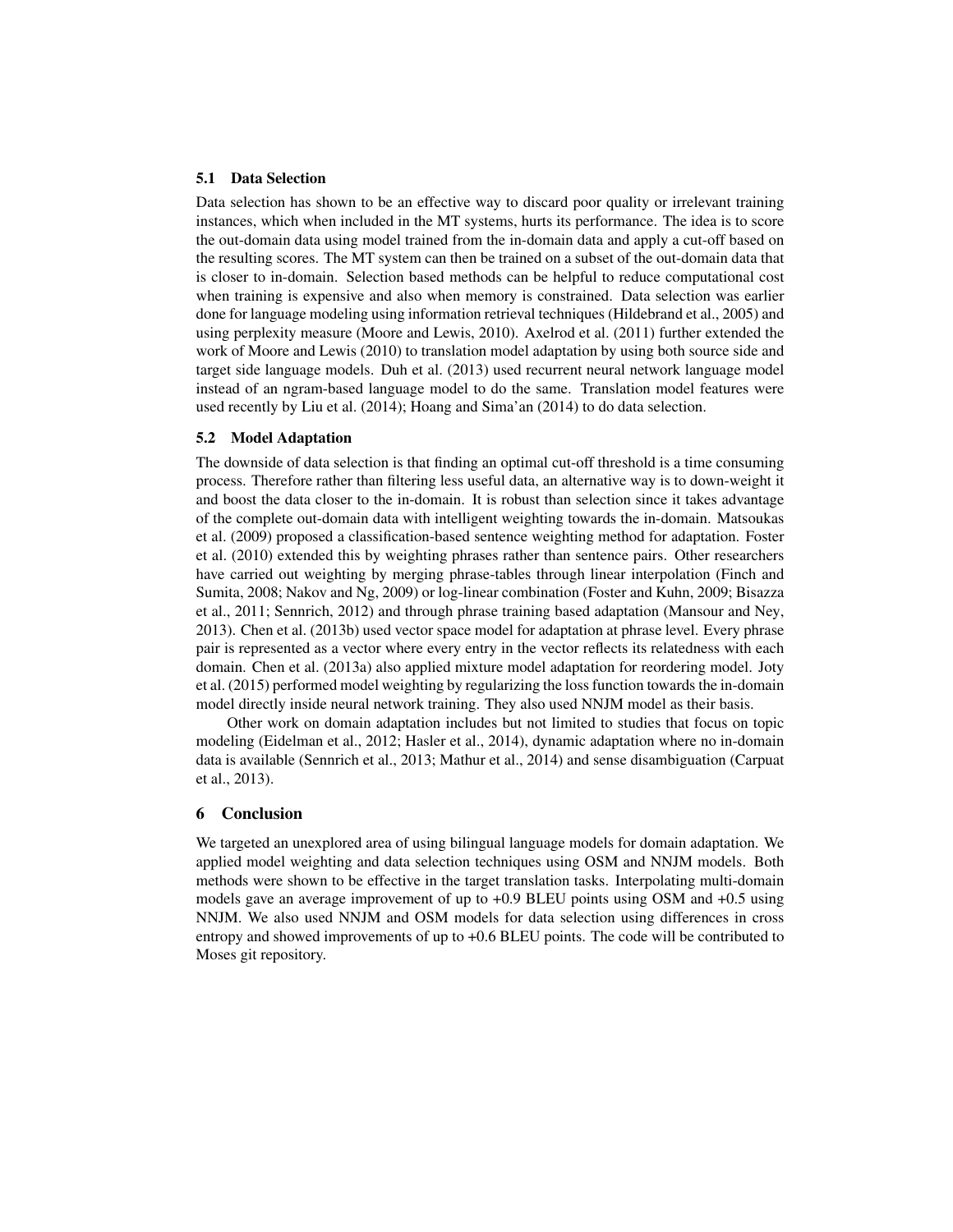# **References**

- Abdelali, A., Guzman, F., Sajjad, H., and Vogel, S. (2014). The AMARA corpus: Building parallel language resources for the educational domain. In *LREC'14*, Reykjavik, Iceland.
- Auli, M., Galley, M., Quirk, C., and Zweig, G. (2013). Joint language and translation modeling with recurrent neural networks. In *EMNLP-2013*, pages 1044–1054, Seattle, Washington, USA. ACL.
- Axelrod, A., He, X., and Gao, J. (2011). Domain adaptation via pseudo in-domain data selection. EMNLP '11, pages 355–362, Edinburgh, UK. ACL.
- Bengio, Y., Ducharme, R., Vincent, P., and Janvin, C. (2003). A neural probabilistic language model. *J. Mach. Learn. Res.*, 3:1137–1155.
- Birch, A., Huck, M., Durrani, N., Bogoychev, N., and Koehn, P. (2014). Edinburgh SLT and MT system description for the IWSLT 2014 evaluation. In *Proceedings of the 11th International Workshop on Spoken Language Translation*, IWSLT '14, Lake Tahoe, CA, USA.
- Bisazza, A., Ruiz, N., and Federico, M. (2011). Fill-up versus interpolation methods for phrasebased SMT adaptation. In Federico, M., Hwang, M.-Y., Rödder, M., and Stüker, S., editors, *IWSLT*, pages 136–143.
- Carpuat, M., Daume III, H., Henry, K., Irvine, A., Jagarlamudi, J., and Rudinger, R. (2013). Sensespotting: Never let your parallel data tie you to an old domain. In *ACL*, pages 1435– 1445, Sofia, Bulgaria.
- Cettolo, M., Niehues, J., Stuker, S., Bentivogli, L., and Federico, M. (2014). Report on the ¨ 11th IWSLT Evaluation Campaign. *Proceedings of the International Workshop on Spoken Language Translation, Lake Tahoe, US*.
- Chen, B., Foster, G., and Kuhn, R. (2013a). Adaptation of reordering models for statistical machine translation. NAACL-HLT '13, pages 938–946, Atlanta, Georgia.
- Chen, B., Kuhn, R., and Foster, G. (2013b). Vector space model for adaptation in statistical machine translation. In *ACL (Volume 1: Long Papers)*, Sofia, Bulgaria.
- Cherry, C. and Foster, G. (2012). Batch tuning strategies for statistical machine translation. NAACL-HLT '12, Montréal, Canada.
- Collobert, R., Weston, J., Bottou, L., Karlen, M., Kavukcuoglu, K., and Kuksa, P. (2011). Natural language processing (almost) from scratch. volume 12, pages 2493–2537. JMLR. org.
- Devlin, J., Zbib, R., Huang, Z., Lamar, T., Schwartz, R., and Makhoul, J. (2014). Fast and robust neural network joint models for statistical machine translation. In *ACL (Volume 1: Long Papers)*, pages 1370–1380.
- Duh, K., Neubig, Graham, S. K., and Tsukada, H. (2013). Adaptation data selection using neural language models: Experiments in machine translation. In *ACL (Volume 2: Short Papers)*, Sofia, Bulgaria.
- Durrani, N., Fraser, A., and Schmid, H. (2013). Model With Minimal Translation Units, But Decode With Phrases. In *Proceedings of the North American Chapter of the Association for Computational Linguistics: Human Language Technologies (NAACL-HLT'13)*, Atlanta, Georgia, USA.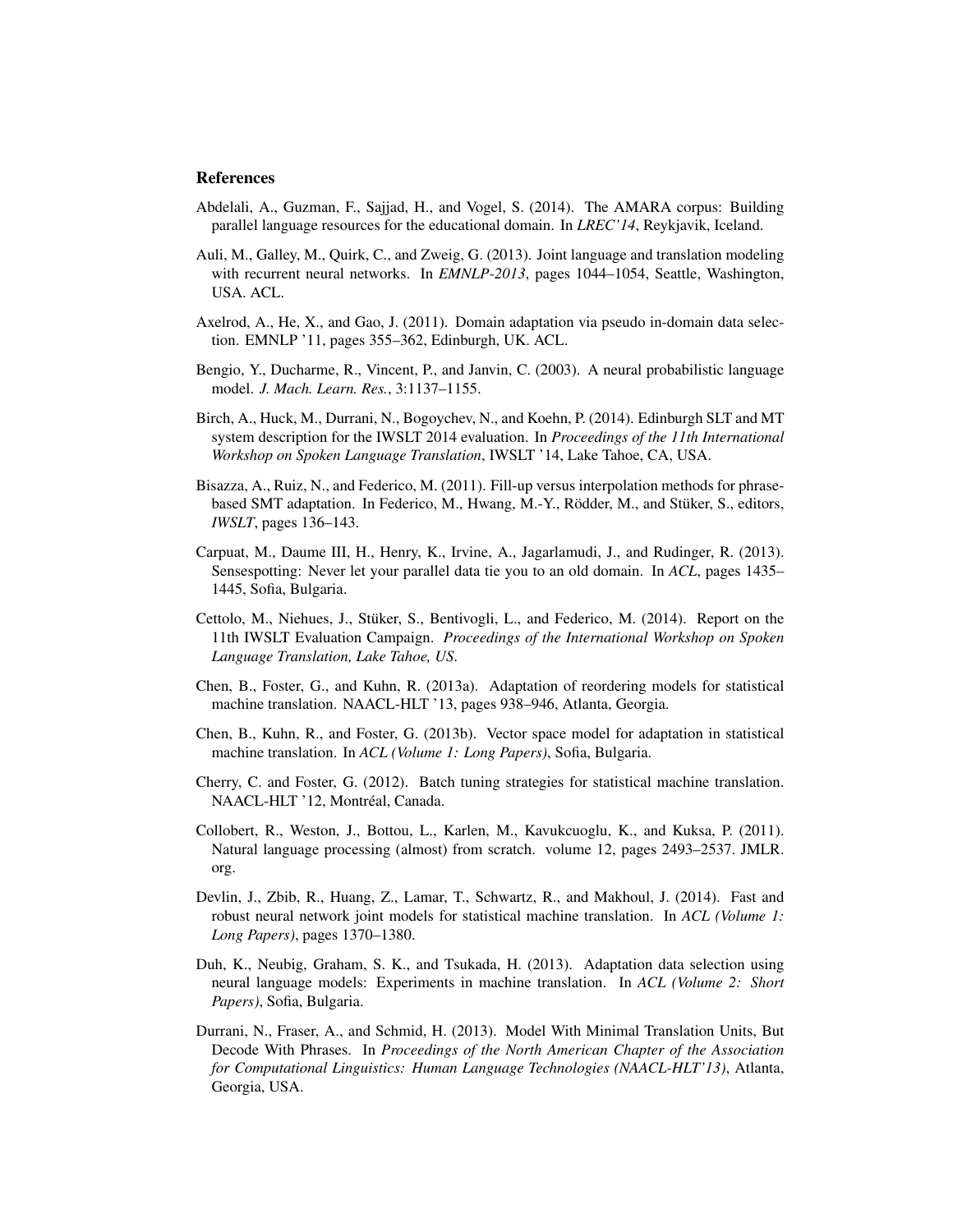- Durrani, N., Koehn, P., Schmid, H., and Fraser, A. (2014a). Investigating the Usefulness of Generalized Word Representations in SMT. In *Proceedings of COLING 2014, the 25th International Conference on Computational Linguistics: Technical Papers*, pages 421–432, Dublin, Ireland. Dublin City University and Association for Computational Linguistics.
- Durrani, N., Sajjad, H., Hoang, H., and Koehn, P. (2014b). Integrating an Unsupervised Transliteration Model into Statistical Machine Translation. In *Proceedings of the 15th Conference of the European Chapter of the ACL (EACL 2014)*, Gothenburg, Sweden.
- Durrani, N., Schmid, H., and Fraser, A. (2011). A Joint Sequence Translation Model with Integrated Reordering. In *Proceedings of the Association for Computational Linguistics: Human Language Technologies (ACL-HLT'11)*, Portland, OR, USA.
- Durrani, N., Schmid, H., Fraser, A., Koehn, P., and Schutze, H. (2015). The Operation Sequence ¨ Model – Combining N-Gram-based and Phrase-based Statistical Machine Translation. *Computational Linguistics*, 41(2):157–186.
- Dyer, C., Chahuneau, V., and Smith, N. A. (2013). A simple, fast, and effective reparameterization of ibm model 2. In *Proceedings of NAACL'13*.
- Eidelman, V., Boyd-Graber, J., and Resnik, P. (2012). Topic models for dynamic translation model adaptation. ACL '12, pages 115–119, Jeju Island, Korea. ACL.
- Finch, A. and Sumita, E. (2008). Dynamic model interpolation for statistical machine translation. In *Proceedings of the Third Workshop on Statistical Machine Translation*, Columbus, Ohio.
- Foster, G., Goutte, C., and Kuhn, R. (2010). Discriminative instance weighting for domain adaptation in statistical machine translation. In *Proceedings of the 2010 Conference on Empirical Methods in Natural Language Processing*, pages 451–459, Cambridge, MA. ACL.
- Foster, G. and Kuhn, R. (2007). Mixture-model adaptation for smt. In *Proceedings of the Second Workshop on Statistical Machine Translation*, StatMT '07.
- Foster, G. and Kuhn, R. (2009). Stabilizing minimum error rate training. In *Proceedings of the Fourth Workshop on Statistical Machine Translation*, StatMT '09, Athens, Greece.
- Fujii, A., Utiyama, M., Yamamoto, M., and Utsuro, T. (2010). Overview of the patent translation task at the ntcir-8 workshop. In *In Proceedings of the 8th NTCIR Workshop Meeting on Evaluation of Information Access Technologies: Information Retrieval, Question Answering and Cross-lingual Information Access*, pages 293–302.
- Galley, M. and Manning, C. D. (2008). A Simple and Effective Hierarchical Phrase Reordering Model. In *Proceedings of the 2008 Conference on Empirical Methods in Natural Language Processing*, pages 848–856, Honolulu, Hawaii.
- Gao, J., He, X., Yih, W.-t., and Deng, L. (2014). Learning continuous phrase representations for translation modeling. In *ACL (Volume 1: Long Papers)*, pages 699–709, Baltimore, Maryland. ACL.
- Gutmann, M. and Hyvärinen, A. (2010). Noise-contrastive estimation: A new estimation principle for unnormalized statistical models. In Teh, Y. and Titterington, M., editors, *Proc. Int. Conf. on Artificial Intelligence and Statistics (AISTATS)*, volume 9 of *JMLR W&CP*, pages 297–304.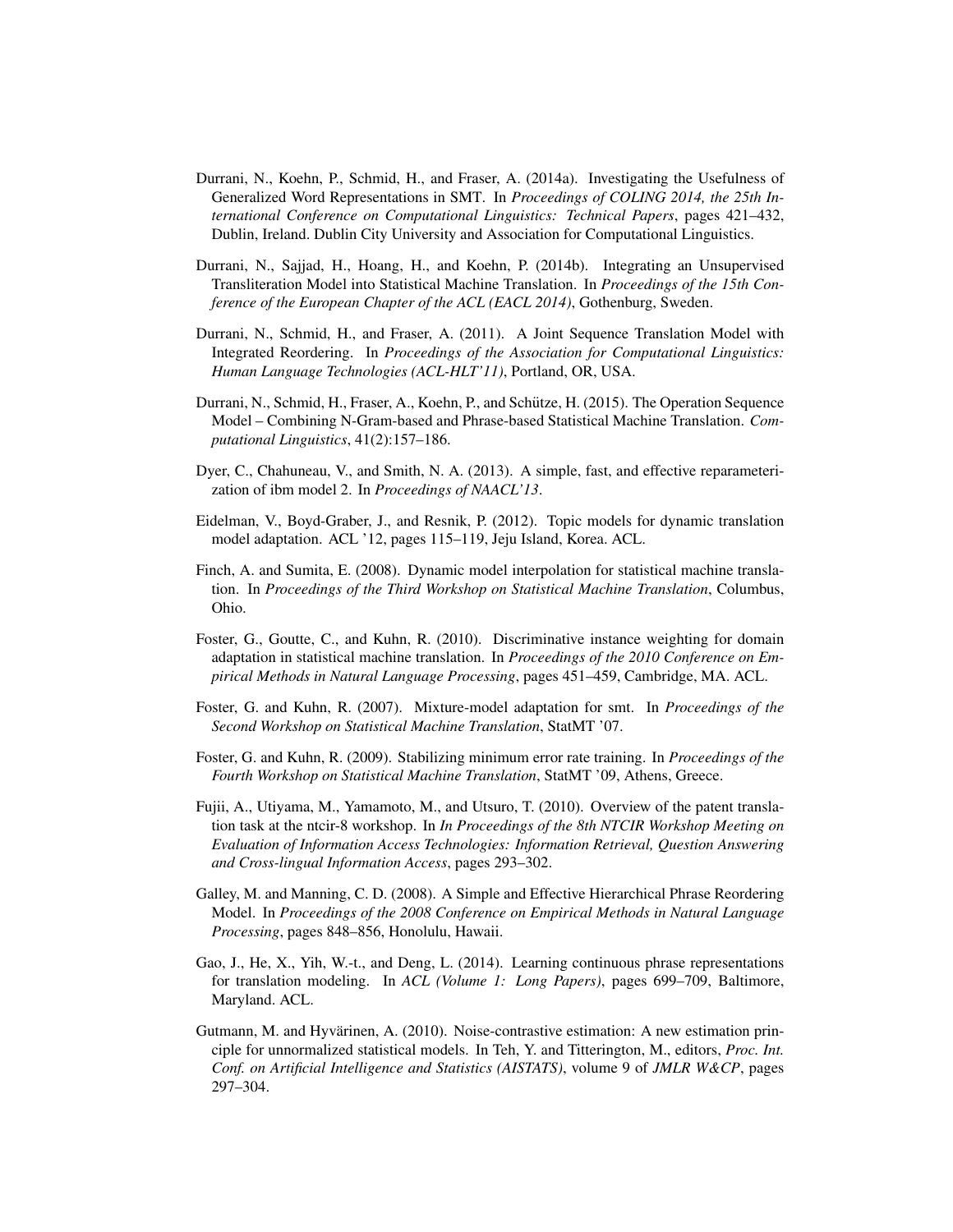- Hasler, E., Blunsom, P., Koehn, P., and Haddow, B. (2014). Dynamic topic adaptation for phrase-based mt. EACL, pages 328–337, Gothenburg, Sweden.
- Heafield, K. (2011). KenLM: Faster and Smaller Language Model Queries. In *Proceedings of the Sixth Workshop on Statistical Machine Translation*, pages 187–197, Edinburgh, Scotland, United Kingdom.
- Hildebrand, A. S., Eck, M., Vogel, S., and Waibel, A. (2005). Adaptation of the translation model for statistical machine translation based on information retrieval. In *EAMT*, Budapest.
- Hinton, G., Deng, L., Yu, D., Dahl, G., rahman Mohamed, A., Jaitly, N., Senior, A., Vanhoucke, V., Nguyen, P., Sainath, T., and Kingsbury, B. (2012). Deep neural networks for acoustic modeling in speech recognition. *Signal Processing Magazine*.
- Hoang, C. and Sima'an, K. (2014). Latent domain translation models in mix-of-domains haystack. COLING: Technical Papers, Dublin, Ireland.
- Joty, S., Sajjad, H., Durrani, N., Al-Mannai, K., Abdelali, A., and Vogel, S. (2015). How to Avoid Unwanted Pregnancies: Domain Adaptation using Neural Network Models. In *Proceedings of the 2015 Conference on Empirical Methods in Natural Language Processing*, Lisbon, Portugal.
- Kalchbrenner, N. and Blunsom, P. (2013). Recurrent continuous translation models. In *EMNLP-2013*, Seattle, Washington, USA.
- Koehn, P., Hoang, H., Birch, A., Callison-Burch, C., Federico, M., Bertoldi, N., Cowan, B., Shen, W., Moran, C., Zens, R., Dyer, C., Bojar, O., Constantin, A., and Herbst, E. (2007). Moses: Open source toolkit for statistical machine translation. (ACL'07), Prague, Czech Republic.
- Le, H.-S., Allauzen, A., and Yvon, F. (2012). Continuous space translation models with neural networks. In *Proceedings of the 2012 Conference of the North American Chapter of the Association for Computational Linguistics: Human Language Technologies*, pages 39–48, Montréal, Canada. Association for Computational Linguistics.
- Liu, L., Hong, Y., Liu, H., Wang, X., and Yao, J. (2014). Effective selection of translation model training data. In *ACL (Volume 2: Short Papers)*, pages 569–573, Baltimore, Maryland. ACL.
- Mansour, S. and Ney, H. (2013). Phrase training based adaptation for statistical machine translation. NAACL-HLT '13, Atlanta, Georgia.
- Mariño, J. B., Banchs, R. E., Crego, J. M., de Gispert, A., Lambert, P., Fonollosa, J. A. R., and Costa-jussa, M. R. (2006). N-gram-Based Machine Translation. ` *Computational Linguistics*, 32(4):527–549.
- Mathur, P., Venkatapathy, S., and Cancedda, N. (2014). Fast domain adaptation of smt models without in-domain parallel data. COLING 2014: Technical Papers, pages 1114–1123, Dublin, Ireland.
- Matsoukas, S., Rosti, A.-V. I., and Zhang, B. (2009). Discriminative corpus weight estimation for machine translation. In *Proceedings of the 2009 Conference on Empirical Methods in Natural Language Processing: Volume 2*, EMNLP '09.
- Mikolov, T., Chen, K., Corrado, G., and Dean, J. (2013). Efficient estimation of word representations in vector space.